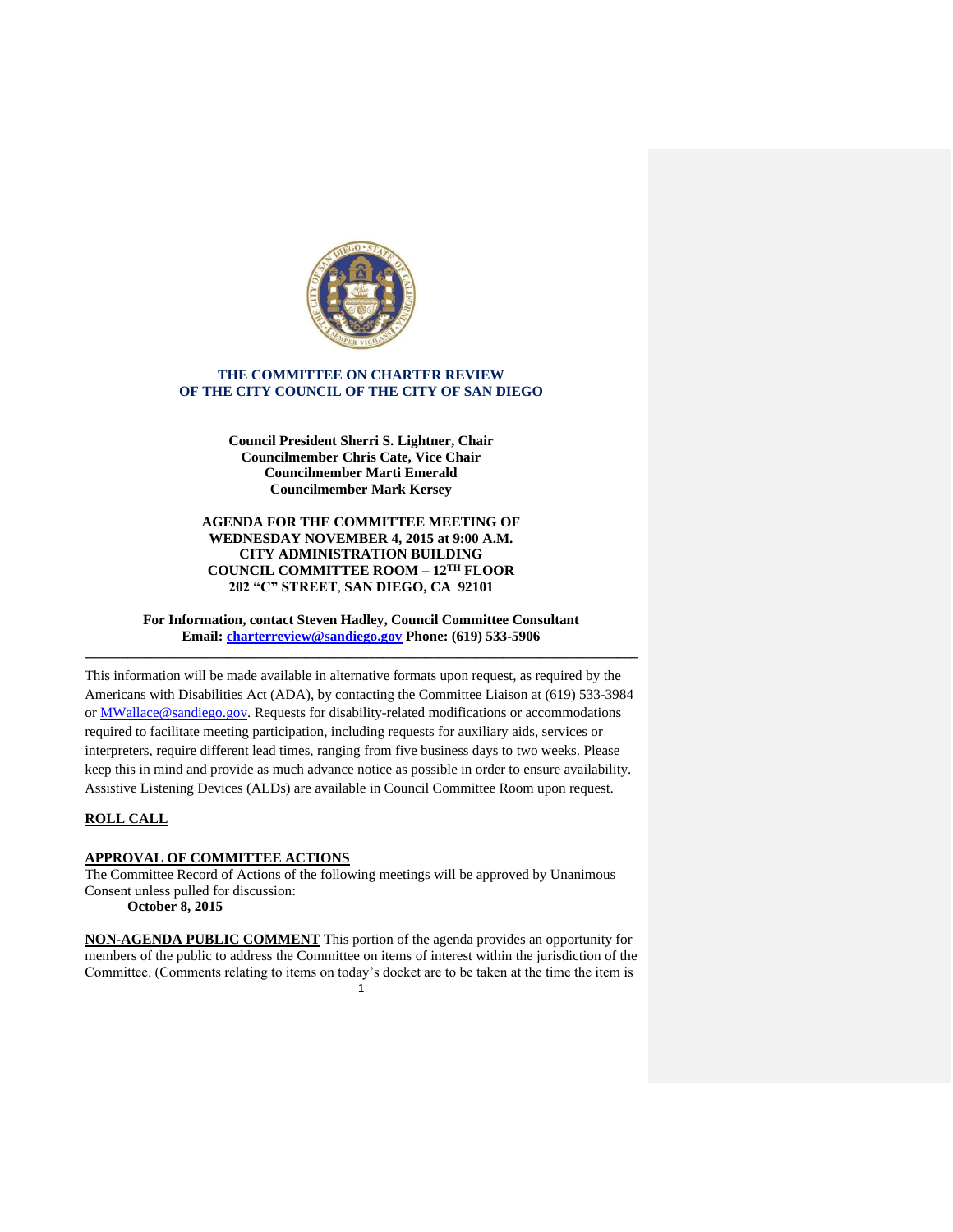heard.) Per Section 22.0101, Rule 2.6.2, of the San Diego Municipal Code, comments are limited to two (2) minutes and are non-debatable. To exercise this right, members of the public must submit a Public Comment Request form prior to the meeting. At the conclusion of the comment, the Committee Chair has the discretion to determine appropriate disposition of the matter. Pursuant to open meeting laws, no discussion or action, other than a referral, shall be taken by the Committee on any issue brought forth under Non-Agenda Public Comment.

## **COMMITTEE MEMBERS, MAYOR, INDEPENDENT BUDGET ANALYST, CITY ATTORNEY, CITY CLERK, DIRECTOR OF LEGISLATIVE AFFAIRS COMMENT**

## **REQUESTS FOR CONTINUANCE**

**CONSENT AGENDA:** Because this item may be handled quickly, if you wish to be heard, submit your Request to Speak form prior to the start of the meeting.

ITEM-1: Reconsideration of Items 1, 2, 3 and 4 from the October 8, 2015, Charter Review Committee meeting for the sole purpose of requesting that the actions voted be heard at City Council as soon as possible rather than January 13, 2016.

## **DISCUSSION AGENDA :**

Current Charter language considered or referenced in the following items can be found in the CITY CHARTER.

- ITEM-2: Consideration of proposed changes to the following Article VII Finance provisions and related Charter sections in response to prior Committee discussion.
	- A) § 70 Power to Fix Salaries *[\(Click here](http://docs.sandiego.gov/councilcomm_agendas_attach/2015/cr_151104_2a.pdf) to read draft language for section 70.)*
	- B) § 84 Money to be Drawn from Treasury in Accordance with Appropriation *[\(Click here](http://docs.sandiego.gov/councilcomm_agendas_attach/2015/cr_151104_2b.pdf) to read draft language for section 84.)*
	- C) §90.3 Voter Approval for Major Public Projects Conferring Significant Private Benefit
- ITEM-3: Consideration of proposed changes to the following Article V Executive and Administrative Service provisions and related Charter sections in response to prior Committee discussion.
	- A) § 26 Administrative Code (Powers of Departments and Administrative Offices) Consideration of comparative information presented in Independent Budget Analyst's Report 15-38 as it relates to the Council's authority to reorganize departments and the Charter section 26 options presented in the City Attorney's February 5, 2014, Report to the City Council. *[\(Click here](http://docs.sandiego.gov/councilcomm_agendas_attach/2015/cr_151104_3a.pdf) to read the Independent Budget Analyst's November 4, 2015, Report Number 15-38 Comparative Information on the Authority to Reorganize*

**Formatted:** Default Paragraph Font **Formatted:** Indent: Left: 0.25"

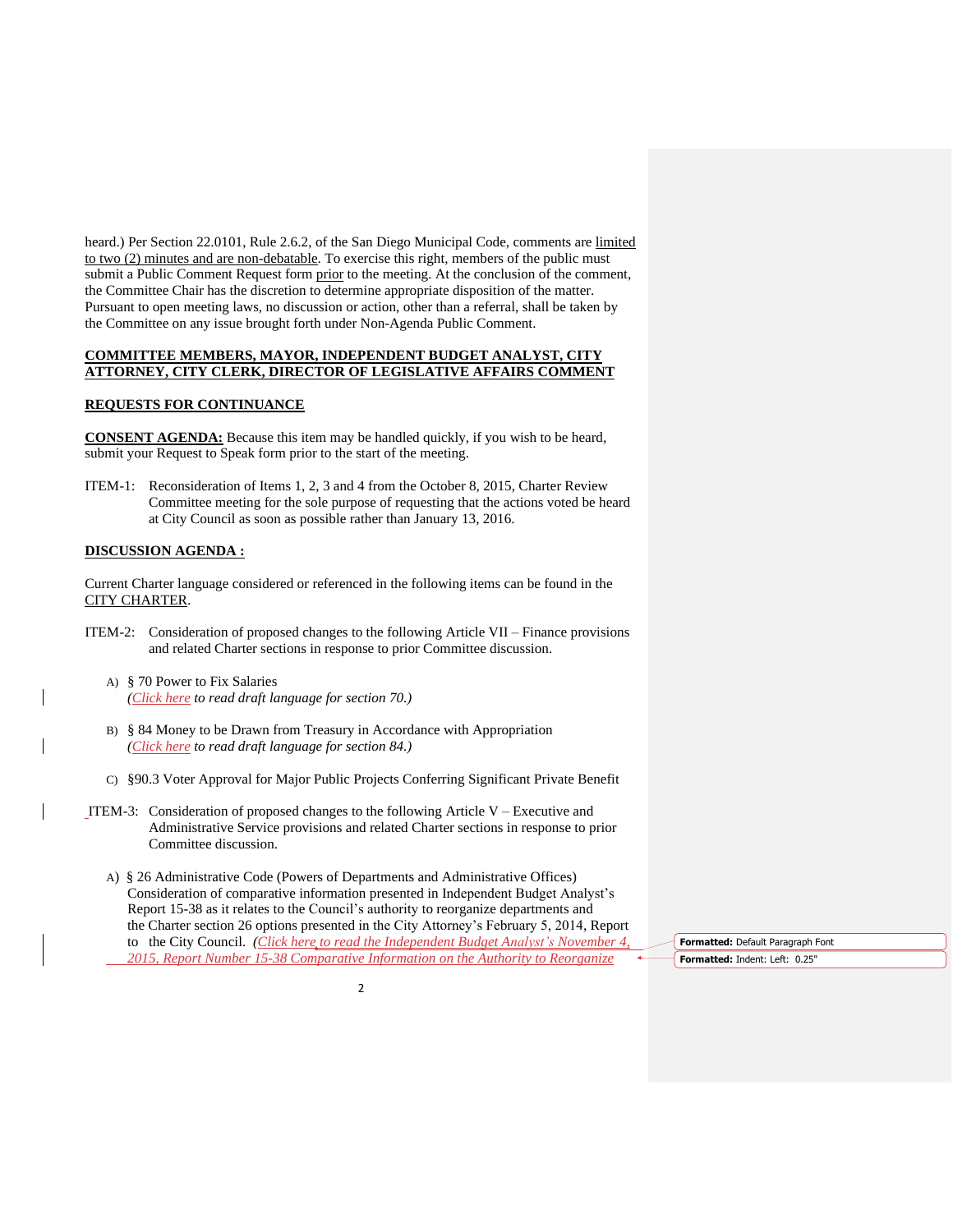|         | Departments in other City Charters. Click here to read the City Attorney's February 5,                                                                                                                                                                                                                                                                                                                                                                                                                                                                                                                                                   |                                                                     |
|---------|------------------------------------------------------------------------------------------------------------------------------------------------------------------------------------------------------------------------------------------------------------------------------------------------------------------------------------------------------------------------------------------------------------------------------------------------------------------------------------------------------------------------------------------------------------------------------------------------------------------------------------------|---------------------------------------------------------------------|
|         | 2014, Report to the City Council, San Diego Legal Charter Review.)                                                                                                                                                                                                                                                                                                                                                                                                                                                                                                                                                                       | Deleted:                                                            |
|         |                                                                                                                                                                                                                                                                                                                                                                                                                                                                                                                                                                                                                                          | Deleted:                                                            |
|         | B) § 26.1 Public Services Required<br>Approve an updated list of broad category, timeless and essential services.                                                                                                                                                                                                                                                                                                                                                                                                                                                                                                                        |                                                                     |
|         | C) § 32.1 Responsibility of Managers and Officers<br>Consider amending the section to clarify that the duty to provide information is self-<br>executing and information must be provided to the Council prior to its decisions, and<br>whether to provide a mechanism for enforcement, and if so, whether to place this<br>mechanism in the Municipal Code or Charter.<br>Click here to read the Independent Budget Analyst's November 4,2015, Report Number<br>15-39 Comparative City Charter Information on the Responsibility of the Mayor to<br>Report Information to Council. Click here to read draft language for section 32.1.) | Deleted:<br>Formatted: Indent: Left: 0.25", Tab stops: Not at 0.25" |
|         | D) § 41(c) City Planning Commission<br>Consideration of language addressing the duties, membership composition, selection and<br>terms of the Commission for purposes of placement in the Municipal Code instead of the<br>Charter.                                                                                                                                                                                                                                                                                                                                                                                                      |                                                                     |
|         | E) § 42 Membership Selection<br>Consideration of a legal opinion regarding the appropriate use of classification language<br>based on state and federal law. (Click here to read the City Attorney's November 3, 2015,                                                                                                                                                                                                                                                                                                                                                                                                                   | Formatted: Default Paragraph Font                                   |
|         | Memorandum of Law.)                                                                                                                                                                                                                                                                                                                                                                                                                                                                                                                                                                                                                      | Formatted: Indent: First line: 0.25"                                |
|         | F) § 43 Advisory Boards and Committees<br>Consideration of an updated City Attorney's Chart for Charter Section 43 Boards and<br>Commissions noting Brown Act compliance, conflict of interest disclosure, reporting to<br>the City Council, indemnification and a regular sunset review process. (Click here to read<br>the City Attorney's November 4, 2015, Report.).                                                                                                                                                                                                                                                                 | <b>Formatted: Font: Italic</b>                                      |
|         |                                                                                                                                                                                                                                                                                                                                                                                                                                                                                                                                                                                                                                          |                                                                     |
|         | <b>ITEM-4:</b> Consideration of proposed changes to Article II provisions addressing redistricting<br>including sections 5, 5.1 and related Charter sections in response to prior Committee<br>discussion. (Click here to read the City Clerk's October 27, 2015, Report 15-06,<br>Proposed Changes to the Charter Related to Redistricting.)                                                                                                                                                                                                                                                                                            | Deleted: ¶                                                          |
| ITEM-5: | City Attorney's review of and Committee consideration of the Charter Review<br>process going forward.                                                                                                                                                                                                                                                                                                                                                                                                                                                                                                                                    |                                                                     |
| ITEM-6: | Consideration of changes to Municipal Code Section 22.0101: Permanent Rules of<br>Council. (Click here to read the Director of Legislative Affairs' October 28, 2015,<br>Report 15-093, Permanent Rules of Council. Click here to read the City Attorney's<br>October 29, 2015, Memorandum).                                                                                                                                                                                                                                                                                                                                             | Deleted: )                                                          |

3